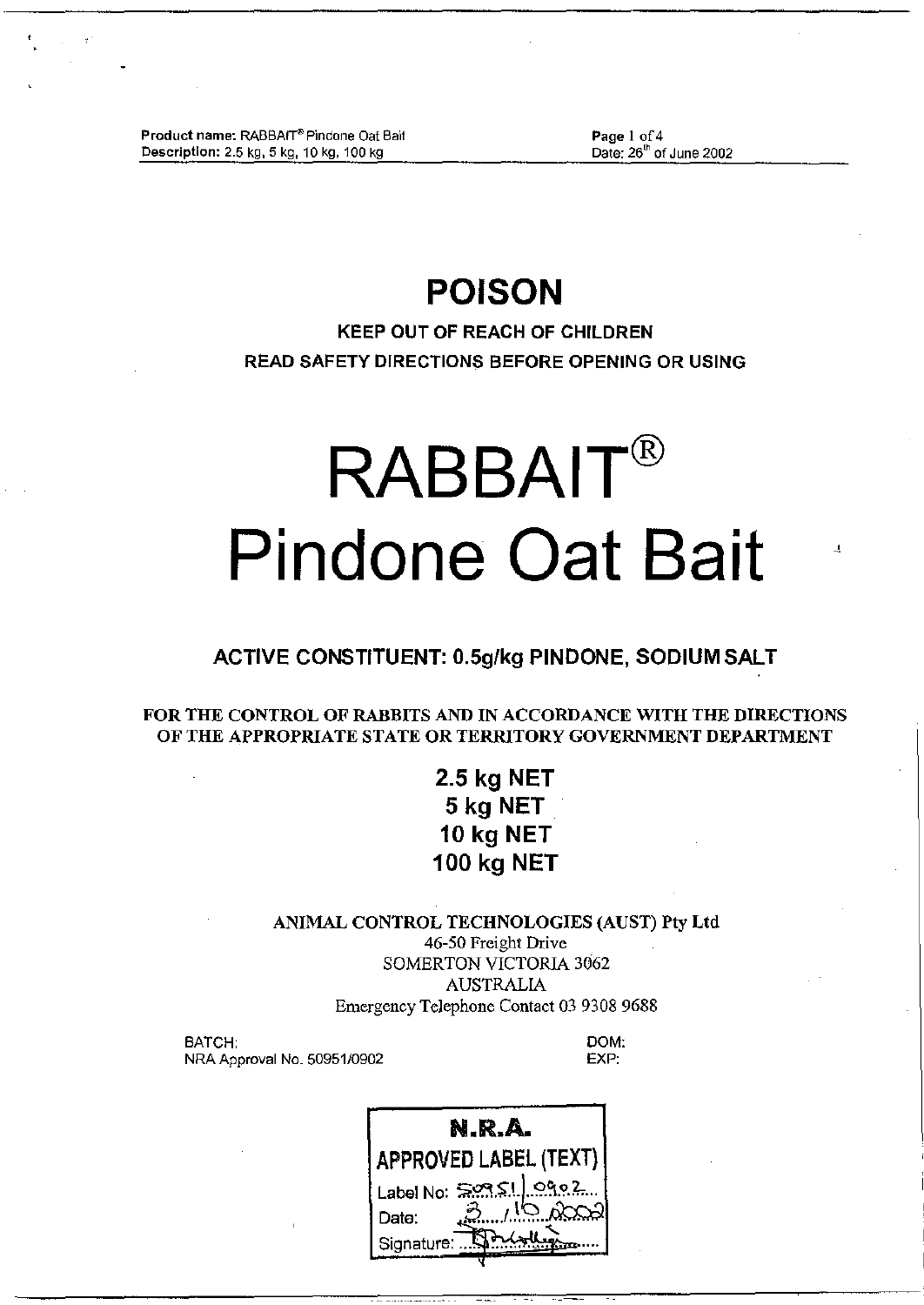# DIRECTIONS FOR USE:

# Restraints:

DO NOT lay bait trails in the vicinity of kangaroo, bandicoot and native rodent refuge areas. DO NOT lay bait ifheavy rain is expected in the next 24 hours DO NOT heap baits.

DO NOT use in urban areas on residential blocks less than 1000 square metres in size.

| Situation              | Pest    | Rate            | Critical Comments                                                                                                                                                                                                                                                                                                                                                                                                                                                                                                                                                                                                                                                                                                                                                                                                                                                                                                                                                                                                                           |  |
|------------------------|---------|-----------------|---------------------------------------------------------------------------------------------------------------------------------------------------------------------------------------------------------------------------------------------------------------------------------------------------------------------------------------------------------------------------------------------------------------------------------------------------------------------------------------------------------------------------------------------------------------------------------------------------------------------------------------------------------------------------------------------------------------------------------------------------------------------------------------------------------------------------------------------------------------------------------------------------------------------------------------------------------------------------------------------------------------------------------------------|--|
| Farms & farm           | Rabbits | $\sim$ 3kg bait | For more detailed information on use of Pindone see General                                                                                                                                                                                                                                                                                                                                                                                                                                                                                                                                                                                                                                                                                                                                                                                                                                                                                                                                                                                 |  |
| buildings, urban and   |         | per 100         | Instructions.                                                                                                                                                                                                                                                                                                                                                                                                                                                                                                                                                                                                                                                                                                                                                                                                                                                                                                                                                                                                                               |  |
| closely settled areas. |         | rabbits per     | De-stock all paddocks or isolate the bait stations before                                                                                                                                                                                                                                                                                                                                                                                                                                                                                                                                                                                                                                                                                                                                                                                                                                                                                                                                                                                   |  |
|                        |         | feed.           | baiting.                                                                                                                                                                                                                                                                                                                                                                                                                                                                                                                                                                                                                                                                                                                                                                                                                                                                                                                                                                                                                                    |  |
|                        |         |                 | Baits must be laid in the evening through rabbit feeding areas<br>at a low enough rate to ensure overnight consumption of most<br>bait by rabbits.<br>Free feeding prior to the application of poison baits to<br>encourage rabbits onto bait trail is optional, but may assist in<br>determining the amount of bait required.<br>Apply un-poisoned baits to the area where rabbits are feeding<br>and adjust quantities so that no more than 20% of the bait<br>remains on the following morning.<br>First Poison Feed: 3-5 days after the last free feed (if<br>1.<br>used).<br>Second Poison Feed: 3-5 days after first poison feed.<br>2.<br>Monitor uptake after 1 <sup>st</sup> and 2 <sup>nd</sup> poison feeds and<br>3.<br>adjust the quantity laid to account for take.<br>Third Poison Feed: 3-5 days after second poison<br>4.<br>feed<br>Collect all uneaten bait/cover trail within a period of<br>5.<br>4 days after the last baits are laid.<br>Collect all carcases for up to 12 days after the last<br>6.<br>poison feed. |  |

WHERE THERE IS A SIGNIFICANT RISK OF EXPOSURE TO NON-TARGET ANIMALS, MEASURES MUST BE TAKEN TO REDUCE THIS RISK, OR BAIT SHOULD NOT BE LAID. (If uncertain, users should seek advice regarding risk reduction measures from the Department of Agriculture/Primary Industries, Parks and Wildlife Services, Rural Protection Board or similar authority in their respective State/Territory.)

NOT TO BE USED FOR ANY PURPOSE, OR IN ANY MANNER, CONTRARY TO THIS LABEL UNLESS AUTHORISED UNDER APPROPRlATE LGEISLATION

# GENERAL INSTRUCTIONS

The most cost efficient method to control rabbits and prevent reinfestation is to work cooperatively with neighbours. The use of pmdone baits is only the first step in control ofrabbits. Follow-up action consisting of harbourage destructions, both above ground surface harbour and warren destruction are required if control is to be achieved. Consult your local authority for more information on how to complete a full control program.

Rabbits poisoned with pindone usually die after a delay while body stores of clotting factors and vitamin K are exhausted. Overall rabbit numbers are expected to progressively decline, conunencing about 10 days after the first application.

Although rabbit poisoning programs can be canied out year-round, baiting is most effective when alternative food for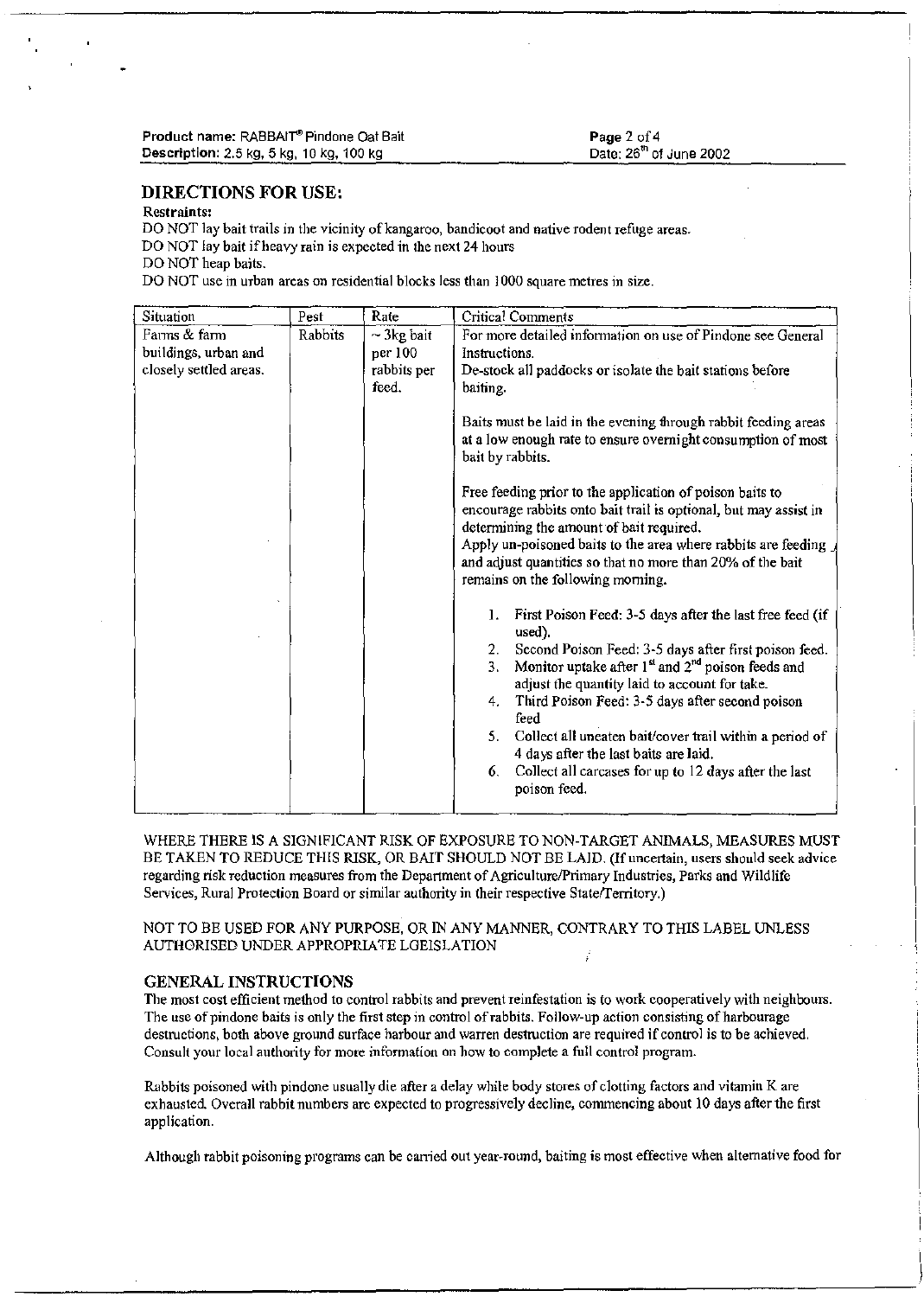| <b>Product name: RABBAIT® Pindone Oat Bait</b> | Page 3 of 4                         |
|------------------------------------------------|-------------------------------------|
| Description: 2.5 kg, 5 kg, 10 kg, 100 kg       | Date: 26 <sup>th</sup> of June 2002 |

rabbits is scarce (eg end of summer or early autumn). Baiting may be less effective during the breeding season.

Check rabbit prone areas at least 4 times a year. Spotlight counts are the most common method used.

# POISONING PROGRAM

#### 1. Monitor Site and Assess Infestation

Before starting a poisoning program, locate warrens, rabbit harbour and feeding areas. Identify rabbit grazing and scratching areas. The placement of bait is critical. Consult your local authority if more information is required on how to implement any of the following:

- Map your paddocks and land areas identifying rabbit feeding areas, rabbit prone soils, areas of wildlife congregation rocky areas, warrenslburrows (size and number), "rippable" warrens, steep areas, unsuited to ripping with machinery, rivers, streams, above ground surface harbour; and show any rabbit free areas, boundary fences (rabbit proof or not), spotlight transect routes.
- Spotlight counts should be undertaken 3 consecutive nights commencing I hour after it is dark identifying areas of high, medium or Jow rabbit infestation.

Other methods of assessing infestation can be used in conjunction with the spotlight counts:

- Warren Monitoring counts to identify how many burrows are active or non-active over the monitoring period.
- Warren/rabbit counts involves counting of rabbits that have emerged from warrens. This method gives better  $\perp$ appreciation ofthe age ofrabbits on each warren. The Gibb, McLean and other modified Scales - theses scales may be used as indicators of relative rabbit abundance.

#### 2. Notify Neighbours

Landholders (in NSW) must ensure that at least three days notice is given to and received by all adjoining neighbours before laying Pindone baits. Notification can be given by telephone or personal contact or where this is not possible, by mail.

The landholder must put up notices specifying the target animal and date of poison application inunediately before Pindone poisoning operations start on his/her property. These notices must remain up for at least four weeks and are to be placed at:

- All entrances to the property
- All entrances to the actual poisoning site, and
- At the extremities of property boundaries fronting a public thoroughfare.

Notices are available from APB (WA), Rural Lands Protection Boards (NSW), your local authority and chemical retailers.

# 3. Laying Bait

Shallow furrows and swathes of mown grass are commonly referred to as trails. Whatever the method of laying trails, they must be laid through feeding areas in the area of most rabbit activity as identified during monitoring of rabbit populations. Two locations are reconunended for bait trails, one reasonable close (but not closer than 30m) to where rabbits are living and one a further 40m out. If rabbit populations are high, there may be a need for baiting a further 40m out. These trail positions are only a guide and depending on experience, the can be altered: The aim is to maximise the chance that all rabbits in the local area will encounter the bait trail.

#### *• Furrow baiting*

Lay the bait in trails made by cutting continuous furrow 10cm wide and 2cm deep (to a maximum depth of 10cm) between rabbit feeding areas and harbour then around and through feeding areas. For large scale programs use 16km of trail per 100 ha with trails 40m apart.

In areas of loose sand it is best to replace the cutting disc of the baitlayer with car wheel and tyre so that the oats are laid on a compacted, flat surface. This technique is only necessary if the area to be baited consists largely or entirely of loose sandy soils with little or not vegetation.

It is not recommended to scatter or aerial bait using RABBAIT<sup>®</sup> Pindone Oat Bait

As a general guide, the amount of bait required is outlined in the following table.